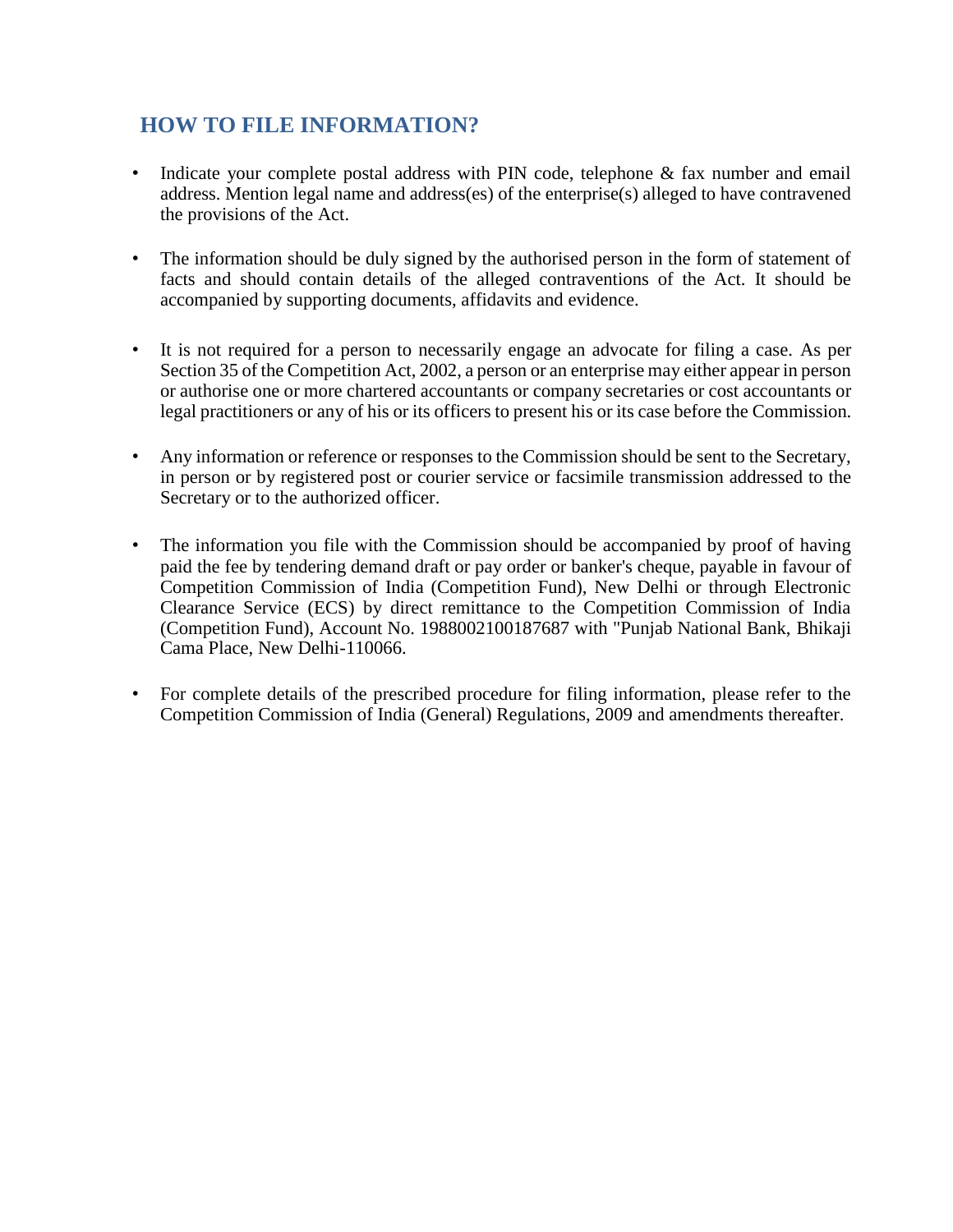## Format No.1 BEFORE COMPETITION COMMISSION OF INDIA AT NEW DELHI

## [FOR FILING INFORMATION]

| 1. | Particulars of the Informant(s) [Legal<br>Name]                                                                                                                                                                                                                                                                                                                                                                                                                                                                                                                                  |  |
|----|----------------------------------------------------------------------------------------------------------------------------------------------------------------------------------------------------------------------------------------------------------------------------------------------------------------------------------------------------------------------------------------------------------------------------------------------------------------------------------------------------------------------------------------------------------------------------------|--|
| 2. | Complete postal address in India for<br>delivering of summons or notice with<br>PIN code                                                                                                                                                                                                                                                                                                                                                                                                                                                                                         |  |
| 3. | Tel. No., Fax No. & E-mail address                                                                                                                                                                                                                                                                                                                                                                                                                                                                                                                                               |  |
| 4. | Mode of service preferred                                                                                                                                                                                                                                                                                                                                                                                                                                                                                                                                                        |  |
| 5. | Name of the individual/enterprise/<br>Corporation/association<br>etc.<br>against<br>which information is filed (alongwith<br>address)                                                                                                                                                                                                                                                                                                                                                                                                                                            |  |
| 6. | Name and address of the counsel or:<br>other authorised representative                                                                                                                                                                                                                                                                                                                                                                                                                                                                                                           |  |
| 7. | Details of fee paid in accordance with :<br>regulation 49 of CCI (General)<br>Regulation, 2009 and amendments<br>thereafter<br>[Applicable Fee shall be paid either by<br>tendering demand draft or pay order or<br>banker's cheque, payable in favour of<br>Competition Commission of India<br>(Competition Fund), New Delhi or through<br>Electronic Clearance Service (ECS) by direct<br>remittance to the Competition Commission<br>of India (Competition Fund), Account No.<br>1988002100187687 with "Punjab National<br>Bank, Bhikaji Cama Place, New Delhi -<br>110066".] |  |
| 8. | Introduction/ brief of the facts giving rise<br>to filing of the information                                                                                                                                                                                                                                                                                                                                                                                                                                                                                                     |  |
| 9. | Jurisdiction of CCI<br>[applicant(s) should satisfy before filing<br>application whether the issue taken up is<br>covered under the provisions of the<br>Competition Act, 2002]                                                                                                                                                                                                                                                                                                                                                                                                  |  |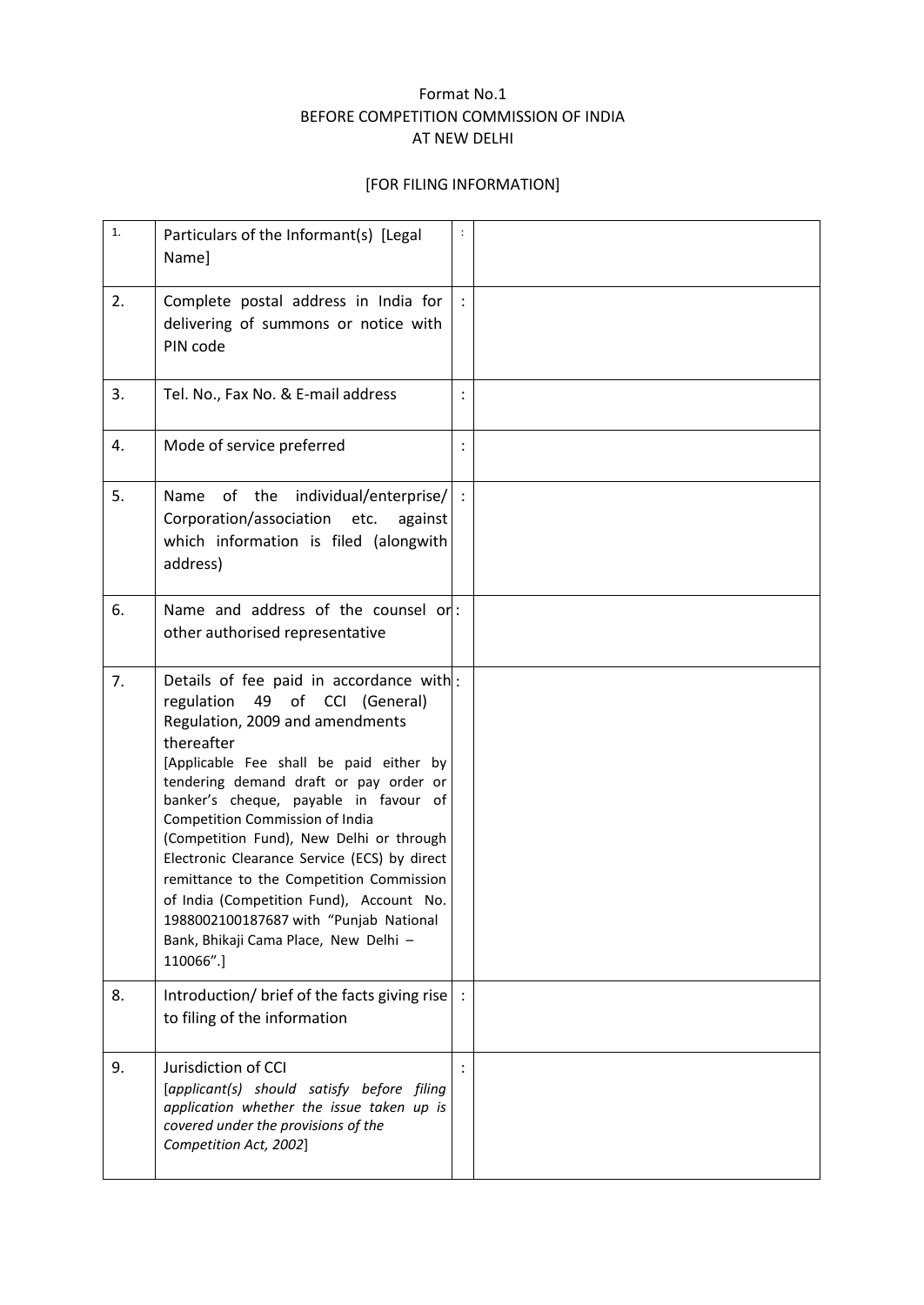| 10.  | Details of alleged contravention of the :<br>provisions of the Competition Act, 2002<br>[In the case of contravention of Section 3 of<br>the Competition Act, 2002, all documents,<br>affidavits and evidence, as the case may be,<br>in support of the alleged contravention may<br>be furnished; and /or<br>In the case of contravention of Section 4 of<br>the Competition Act, 2002, information<br>relating to relevant market and<br>all<br>documents, affidavits and evidence, as the<br>case may be, in support of alleged<br>contravention may be furnished] |  |
|------|-----------------------------------------------------------------------------------------------------------------------------------------------------------------------------------------------------------------------------------------------------------------------------------------------------------------------------------------------------------------------------------------------------------------------------------------------------------------------------------------------------------------------------------------------------------------------|--|
| 11.  | Detailed facts of the case                                                                                                                                                                                                                                                                                                                                                                                                                                                                                                                                            |  |
| 12.  | Whether the confidentiality of the<br>informant is to be maintained (Section<br>57 read with Reg.35)                                                                                                                                                                                                                                                                                                                                                                                                                                                                  |  |
| 13.1 | Whether any document or documents or :<br>parts thereof is to be treated confidential.<br>[While seeking confidentiality of document or<br>documents or parts thereof the provisions<br>Regulation<br>No.35(3)<br>of CCI<br>(General)<br>followed<br>Regulations,<br>2009<br>shall<br>be<br>scrupulously]                                                                                                                                                                                                                                                             |  |
| 13.2 | If 13.1 is yes,<br>(i)<br>The<br>seeking<br>for<br>reasons<br>confidentially<br>of<br>document<br>or<br>documents or parts thereof.<br>The period for which confidentiality<br>(ii)<br>is sought.<br>(iii) Whether the procedure laid down in<br>Regulation<br>No.35(5)<br>of<br>CCI<br>(General) Regulations, 2009 have<br>been followed and a nonconfidential<br>part of the document has been filed.                                                                                                                                                               |  |
| 14.  | Any other relevant fact in connection:<br>with the filing of information                                                                                                                                                                                                                                                                                                                                                                                                                                                                                              |  |